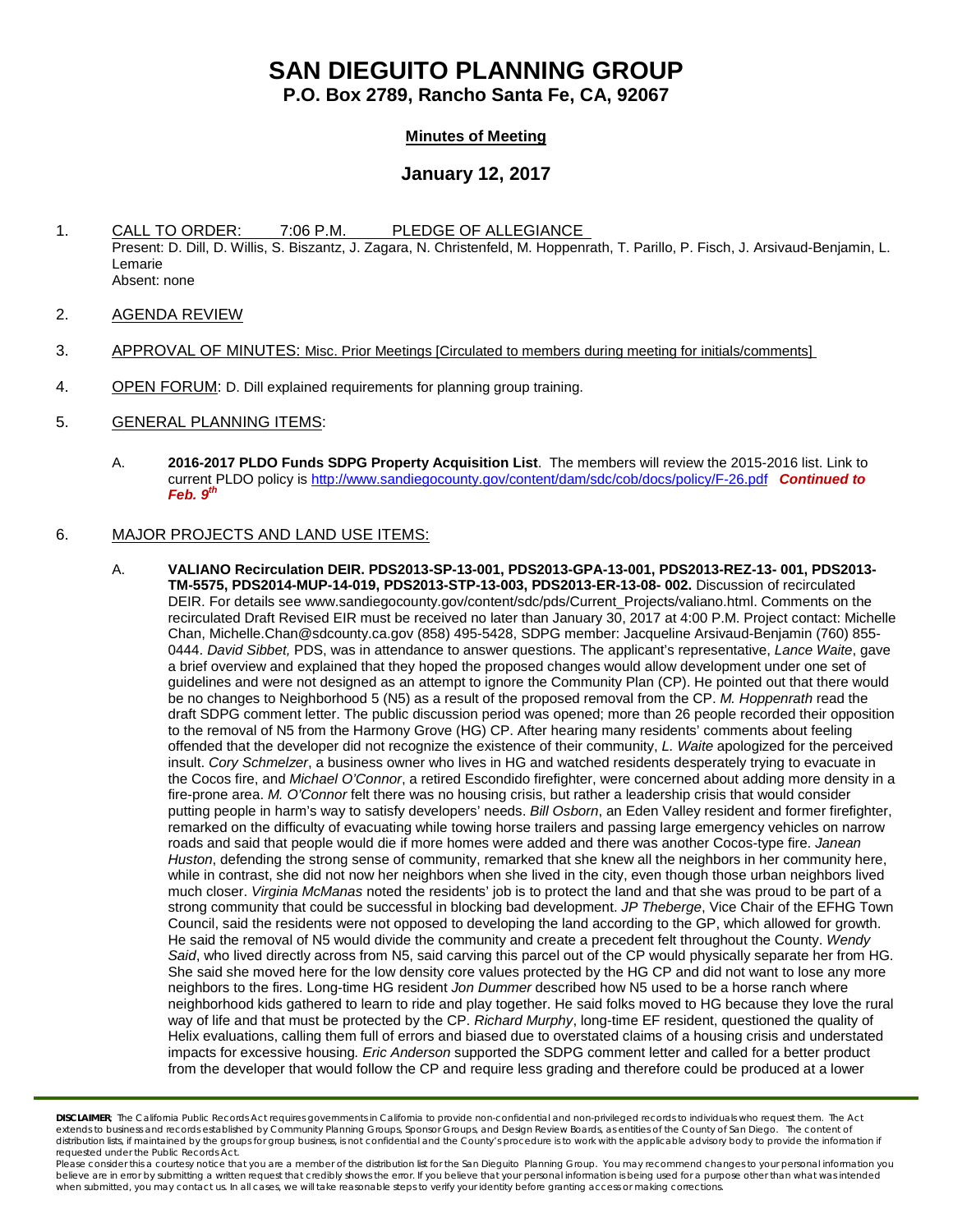price. *Wayne Veres* of Coronado Hills explained how 30 years ago he bought his home overlooking the rural valley and now worried that his view and the tranquility it brought to his everyday life would be lost to excessive density. He felt this was the last rural valley in the area and the removal of N5 and resultant densification would be very disruptive.

**Motion:** by J. Arsivaud-Benjamin, second by M. Hoppenrath, to approve SDPG DEIR comment letter as read.<br>**Vote:** ayes = 10 nos = 0 abstain = 0 absent/vacant = 5 absent/vacant = 5

- B. **PDS2016-STP-16-014, APN 267-210-02-00.** Luukkonen Residence Site Plan Major Use Permit. 2 story single family residence with 4-car garage. Establish setbacks for Lot #296, The Crosby Estates, Top 'O' Morning Way, Owner: Mattias and Lena Luukkonen, [858-432-1374;](tel:858-432-1374) Applicant's Representative: Scott Gruns[t,858-756-3553;](tel:858-756-3553) PDS Planner: Gregory Mattson, [858-694-2249;](tel:858-694-2249) SDPG Member: Joe Zagara, [858-756-4211.](tel:858-756-4211) *Continued to Feb. 9th*
- C. **PDS2016-TPM-21243, APN 265-260-20-00**. Tentative parcel map proposal to split existing 9.32 acre lot into 2 lots. Existing property contains ~13,000 sf main house and ~2,100 sf guest house. Application would provide a 2.86 acre lot with grading and utilities to create buildable pad near existing guest house. 18181 Via Roswitha, Rancho Santa Fe. Owner: Thomas Powell; Applicant's representative: Matt De Vincenzo, 858-597-2001; PDS Planner: Don Kraft, 858-694-3856; SDPG member: Tim Parillo[, 415-238-6961.](tel:415-238-6961) *Continued to Feb. 9th*
- D. **PDS2016-STP-16-024.** Proposed new commercial retail structure for existing vacant lot in coastal overlay zone, El Tordo at La Granada, APN 266-271-01-00 and 266-271-02-00. Owner El Tordo LLC. Applicant representative Ashley Prikosovits [858-527-0818.](tel:858-527-0818) PDS planner Michelle Chan [858-495-5428.](tel:858-495-5428) SDPG member Laurel Lemarie, [858-](tel:858-756-2835) [756-2835.](tel:858-756-2835) New regulations required the applicant to relocate. Applicant said project was well received by community and would allow the pharmacy to remain in Rancho Santa Fe. Some concerns were raised by T. Parillo that the Art Jury may have issues with the rooftop parking.

**Motion:** by L. Lemarie, second by J. Zagara, to approve as presented with condition that project receives approval by the Art Jury.

- **Vote:** ayes = 10 nos = 0 abstain = 0 absent/vacant = 5
- E. **PDS2016-STP-16-029, Bridges Lots 43-46. Site Plan Review**; 4 one-story single family residences with attached garages and detached guest houses. APNs 264-650-03, 264-650-04, 264-650-05, 264-650-06. Owner's Name: Cape Point Development, LLC, [949-441-7442;](tel:949-441-7442) Applicant's Name: Mark Radford Arch, [760-432-0348;](tel:760-432-0348) County Planner: Michelle Chan, [858-495-5428;](tel:858-495-5428) SDPG member Joe Zagara, [858-765-4211.](tel:(858)%20765-4211) Applicant demonstrated that all setbacks conformed to regulations.
	- **Motion:** by J. Zagara, second by T. Parillo, to approve as presented. S. Bisantz left at 10 pm.<br>**Vote:** ayes = 9 mos = 0 abstain = 0 abstain = 0 absent/vacant = 6
- F. **PDS2016-TM-5081TE, Shaw Subdivision Tentative Map Time Extension.** Located Northerly of Camino Santa Fe and Four Gee Road, APN 678-060-41, APN 680-060-42, APN 678-020-25. 37 Dwelling units, 47 total lots, 123.4 acres. Applicant: Jerome Shaw, 858.454.1007; PDS Planner: Bronwyn Brown, 858.495.5516; SDPG Member: Phil Fisch, 858-592-6758. Matt Semic representing the applicant, explained that the already approved project was requesting a 6-year extension to allow time to meet new stormwater drainage and other regulations. The project conforms to the GP. Neighbor *Arne Johanson* believes there is a fire safety issue and suggested a secondary fire road access route be made available, and also wanted the rise in Camino Santa Fe road to be appropriately graded when the road was improved. *Marcus Lempel* and *Deborah Horowitz*, residents of Salviati, were opposed to the development and did not want more density. *D. Dill* explained that the density was allowed years ago according to the GP even though it might appear to be just happening now. *David Garriott* was concerned about fire evacuation routes and the prevailing Santa Anna winds typically encountered during wildfires. He wanted any secondary fire road to ensure a safe evacuation route. He also was concerned that the new homes would offer unobstructed views into neighboring homes and this would affect his quality of life.

**Motion:** by P. Fisch, second by J. Arsivaud-Benjamin, to recommend approval with the following conditions: 1) applicant should strongly consider adding a secondary access fire road; and 2) applicant should work with neighbors to consider location and design of homes in Salviati subdivision to maximize privacy and minimize visual impact of project homes.

| Vote: | aves = $10$ | $nos = 0$ | abstain $= 0$ | absent/vacant = $5$ |
|-------|-------------|-----------|---------------|---------------------|
|-------|-------------|-----------|---------------|---------------------|

**DISCLAIMER**; The California Public Records Act requires governments in California to provide non-confidential and non-privileged records to individuals who request them. The Act *extends to business and records established by Community Planning Groups, Sponsor Groups, and Design Review Boards, as entities of the County of San Diego. The content of*  distribution lists, if maintained by the groups for group business, is not confidential and the County's procedure is to work with the applicable advisory body to provide the information if *requested under the Public Records Act.*

*Please consider this a courtesy notice that you are a member of the distribution list for the San Dieguito Planning Group. You may recommend changes to your personal information you*  believe are in error by submitting a written request that credibly shows the error. If you believe that your personal information is being used for a purpose other than what was intended<br>when submitted, you may contact us.